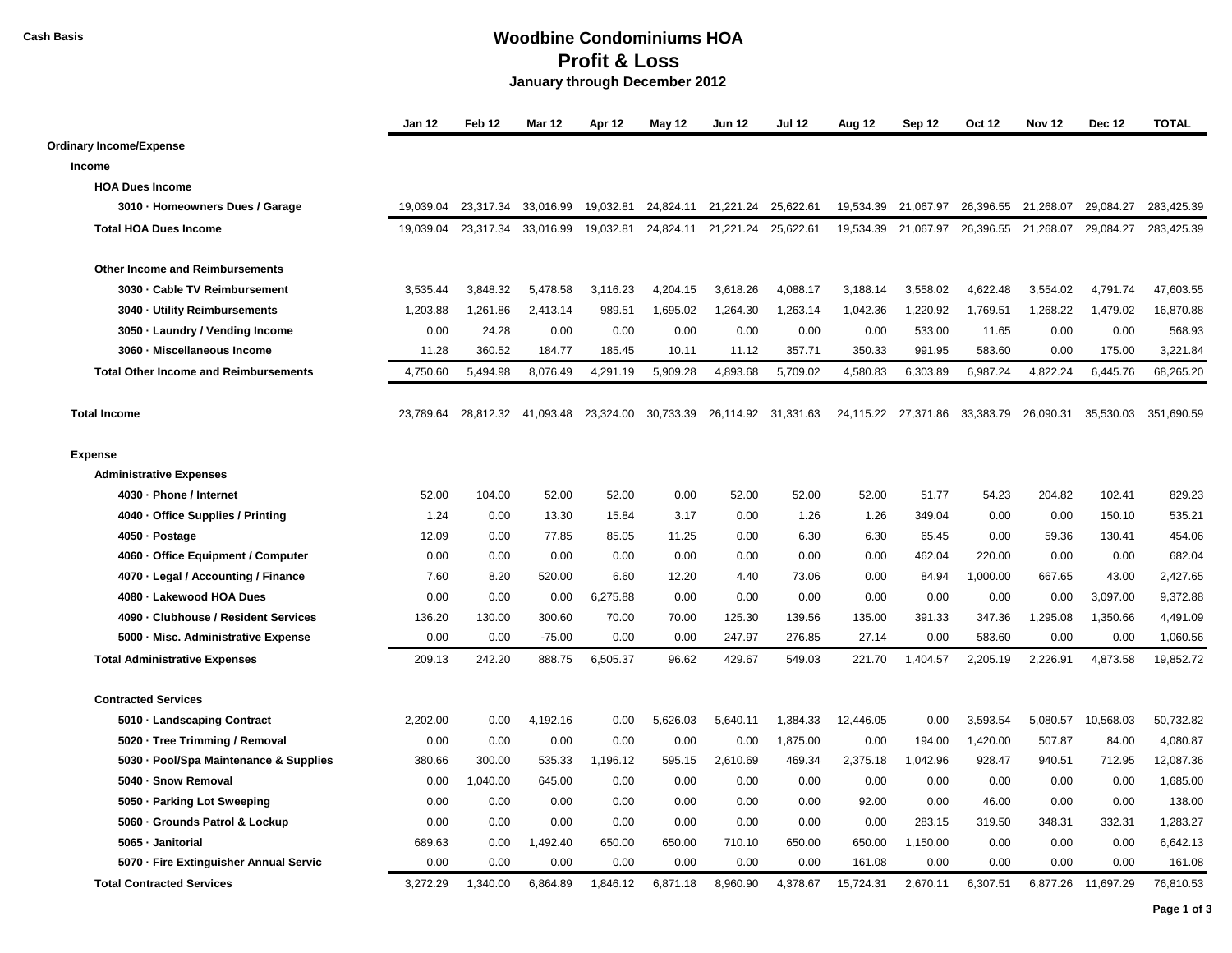## **Cash Basis Woodbine Condominiums HOA Profit & Loss January through December 2012**

|                                              | <b>Jan 12</b> | Feb 12   | <b>Mar 12</b> | Apr 12   | May 12   | <b>Jun 12</b> | <b>Jul 12</b> | Aug 12    | Sep 12   | <b>Oct 12</b> | <b>Nov 12</b> | <b>Dec 12</b> | <b>TOTAL</b> |
|----------------------------------------------|---------------|----------|---------------|----------|----------|---------------|---------------|-----------|----------|---------------|---------------|---------------|--------------|
|                                              |               |          |               |          |          |               |               |           |          |               |               |               |              |
| <b>Property Maintenance</b>                  |               |          |               |          |          |               |               |           |          |               |               |               |              |
| 5090 · Grounds/Sprinklers/Pond Upkeep        | 3,414.08      | 4,288.07 | 5,027.91      | 358.00   | 824.08   | 183.50        | 4,238.16      | 1,588.60  | 1,317.38 | 519.82        | 4.00          | 1,102.92      | 22,866.52    |
| 6010 · Building Repair Exterior              | 3,917.71      | 4,890.00 | 1,793.17      | 1,347.33 | 1,282.26 | 0.00          | 2,333.75      | 0.00      | 56.00    | 68.24         | 198.08        | 908.00        | 16,794.54    |
| 6020 · Maintenance Supplies & Equipmen       | 0.00          | 0.00     | 0.00          | 0.00     | 0.00     | 0.00          | 0.00          | 0.00      | 756.24   | 0.00          | 0.00          | 0.00          | 756.24       |
| 6030 · Cleaning / Supplies / Equipment       | 0.00          | 0.00     | 0.00          | 0.00     | 0.00     | 0.00          | 0.00          | 57.98     | 610.14   | 0.00          | 64.00         | 10.57         | 742.69       |
| 6040 - Misc. Property Maintenance            | 0.00          | $-5.00$  | $-23.51$      | 0.00     | 0.00     | 0.00          | 0.00          | 8,647.00  | 0.00     | 0.00          | 0.00          | 357.00        | 8,975.49     |
| <b>Total Property Maintenance</b>            | 7,331.79      | 9,173.07 | 6,797.57      | 1,705.33 | 2,106.34 | 183.50        | 6,571.91      | 10,293.58 | 2,739.76 | 588.06        | 266.08        | 2,378.49      | 50,135.48    |
| <b>Staffing and Management Expense</b>       |               |          |               |          |          |               |               |           |          |               |               |               |              |
| 4000 · Office Management                     | 0.00          | 0.00     | 0.00          | 0.00     | 0.00     | 0.00          | 0.00          | 0.00      | 384.00   | 1,292.00      | 1,448.00      | 1,427.20      | 4,551.20     |
| 4010 - Maintenance Services                  | 0.00          | 0.00     | 0.00          | 0.00     | 0.00     | 0.00          | 0.00          | 0.00      | 294.00   | 448.00        | 148.47        | 0.00          | 890.47       |
| 4020 · Property Management Fees              | 1,878.00      | 0.00     | 629.71        | 1,878.00 | 1,878.00 | 1,888.60      | 1,878.00      | 3,775.50  | 815.00   | 1,800.00      | 1,800.00      | 1,800.00      | 20,020.81    |
| <b>Total Staffing and Management Expense</b> | 1,878.00      | 0.00     | 629.71        | 1,878.00 | 1.878.00 | 1.888.60      | 1.878.00      | 3.775.50  | 1,493.00 | 3.540.00      | 3,396.47      | 3,227.20      | 25,462.48    |
| <b>Taxes / Insurance</b>                     |               |          |               |          |          |               |               |           |          |               |               |               |              |
| 7020 - Property Taxes                        | 0.00          | 0.00     | 0.00          | 0.00     | 0.00     | 5.75          | 0.00          | 116.00    | 0.00     | 0.00          | 0.00          | 0.00          | 121.75       |
| 7030 - Property Insurance                    | 4,283.75      | 0.00     | 5,012.70      | 1,359.00 | 2,139.75 | 4,650.50      | 0.00          | 4,275.25  | 2,148.25 | 2,148.25      | 2,148.25      | 2,145.00      | 30,310.70    |
| <b>Total Taxes / Insurance</b>               | 4,283.75      | 0.00     | 5,012.70      | 1,359.00 | 2,139.75 | 4,656.25      | 0.00          | 4,391.25  | 2,148.25 | 2,148.25      | 2,148.25      | 2,145.00      | 30,432.45    |
| <b>Utilities</b>                             |               |          |               |          |          |               |               |           |          |               |               |               |              |
| 6050 - Electric - Common Areas               | 832.57        | 13.82    | 1,502.13      | 490.45   | 511.41   | 593.68        | 198.51        | 749.98    | 1,567.57 | 1,597.42      | 1,245.11      | 1,002.91      | 10,305.56    |
| 6060 - Electric - Clubhouse / Pool           | 811.69        | 0.00     | 1,519.57      | 569.43   | 427.04   | 264.94        | 1,040.72      | 923.54    | 0.00     | 0.00          | 0.00          | 0.00          | 5,556.93     |
| 6070 - Water                                 |               |          |               |          |          |               |               |           |          |               |               |               |              |
| 3559 J                                       | 0.00          | 0.00     | 0.00          | 0.00     | 0.00     | 0.00          | 0.00          | 0.00      | 0.00     | 0.00          | 236.51        | 0.00          | 236.51       |
| 3565 K                                       | 141.87        | 0.00     | 162.76        | 177.71   | 0.00     | 218.12        | 0.00          | 189.21    | 0.00     | 0.00          | 206.92        | 0.00          | 1,096.59     |
| 3585L                                        | 97.42         | 0.00     | 95.26         | 0.00     | 120.33   | 127.85        | 0.00          | 162.94    | 0.00     | 0.00          | 170.68        | 0.00          | 774.48       |
| <b>3601 Pool</b>                             | 88.46         | 0.00     | 96.02         | 101.86   | 0.00     | 94.84         | 0.00          | 109.84    | 0.00     | 0.00          | 111.74        | 0.00          | 602.76       |
| 3611 M                                       | 94.64         | 0.00     | 113.73        | 107.00   | 0.00     | 134.99        | 0.00          | 233.34    | 0.00     | 0.00          | 101.04        | 0.00          | 784.74       |
| 3623 N                                       | 89.07         | 0.00     | 116.57        | 126.26   | 0.00     | 152.84        | 0.00          | 159.24    | 0.00     | 0.00          | 155.00        | 0.00          | 798.98       |
| 3639 H                                       | 123.28        | 0.00     | 140.07        | 175.96   | 0.00     | 1,316.22      | 0.00          | 2,692.71  | 0.00     | 0.00          | 496.45        | 0.00          | 4,944.69     |
| 36511                                        | 168.33        | 0.00     | 145.72        | 148.08   | 0.00     | 171.69        | 0.00          | 171.68    | 0.00     | 0.00          | 203.45        | 0.00          | 1,008.95     |
| 3675 A                                       | 147.44        | 0.00     | 184.10        | 201.42   | 0.00     | 969.87        | 0.00          | 1,402.57  | 0.00     | 0.00          | 346.92        | 0.00          | 3,252.32     |
| 3687 G                                       | 166.94        | 0.00     | 172.72        | 189.57   | 0.00     | 216.34        | 0.00          | 207.73    | 0.00     | 0.00          | 229.56        | 0.00          | 1,182.86     |
| 3695 <sub>B</sub>                            | 262.54        | 0.00     | 275.06        | 338.98   | 0.00     | 435.89        | 0.00          | 365.99    | 129.71   | 0.00          | 926.40        | 0.00          | 2,734.57     |
| 3713 C                                       | 196.19        | 0.00     | 218.19        | 208.84   | 0.00     | 227.04        | 0.00          | 242.92    | 0.00     | 0.00          | 245.22        | 0.00          | 1,338.40     |
| 3719 D                                       | 125.16        | 0.00     | 142.87        | 165.86   | 0.00     | 153.84        | 0.00          | 174.38    | 0.00     | 0.00          | 168.63        | 0.00          | 930.74       |